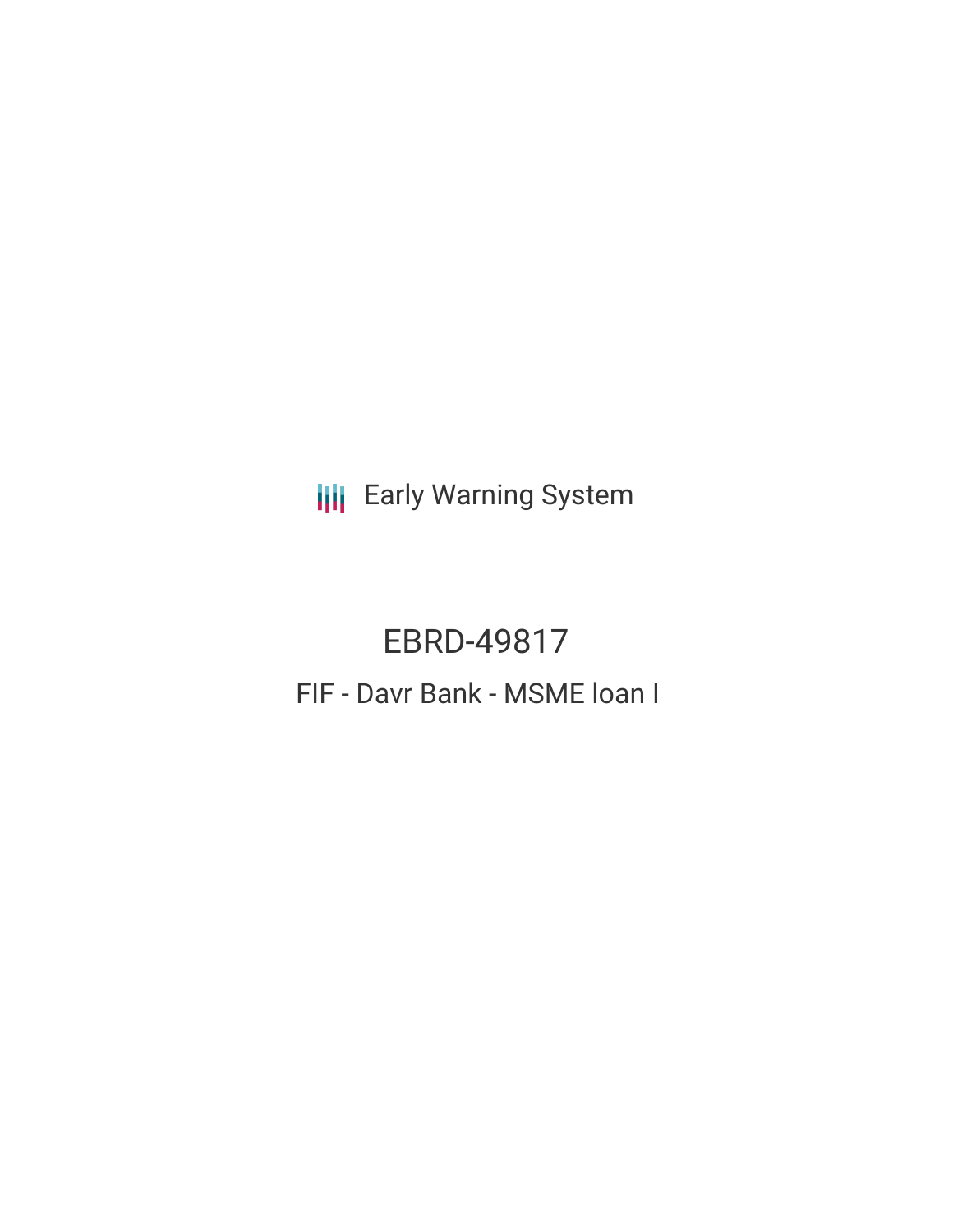

# **Quick Facts**

| <b>Countries</b>               | Uzbekistan                                              |
|--------------------------------|---------------------------------------------------------|
| <b>Financial Institutions</b>  | European Bank for Reconstruction and Development (EBRD) |
| <b>Status</b>                  | Active                                                  |
| <b>Bank Risk Rating</b>        | FI                                                      |
| <b>Voting Date</b>             | 2018-06-20                                              |
| <b>Borrower</b>                | Davr Bank PJSC                                          |
| <b>Sectors</b>                 | Finance                                                 |
| <b>Investment Type(s)</b>      | Loan                                                    |
| <b>Investment Amount (USD)</b> | $$5.00$ million                                         |
| <b>Project Cost (USD)</b>      | $$5.00$ million                                         |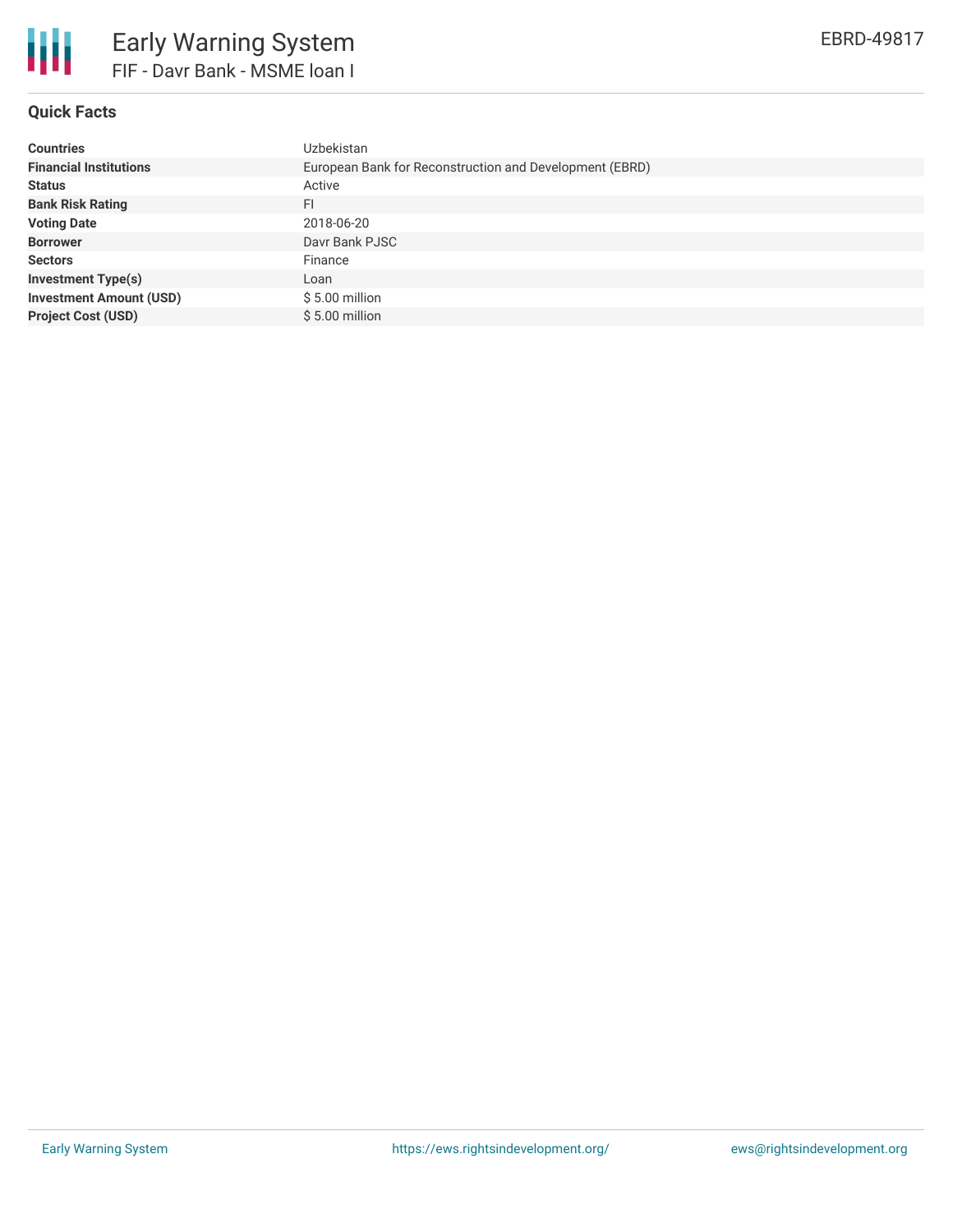

## **Project Description**

This project provides financing to DAVR BANK PJSC for investments in private micro, small and medium-sized enterprises in Uzbekistan.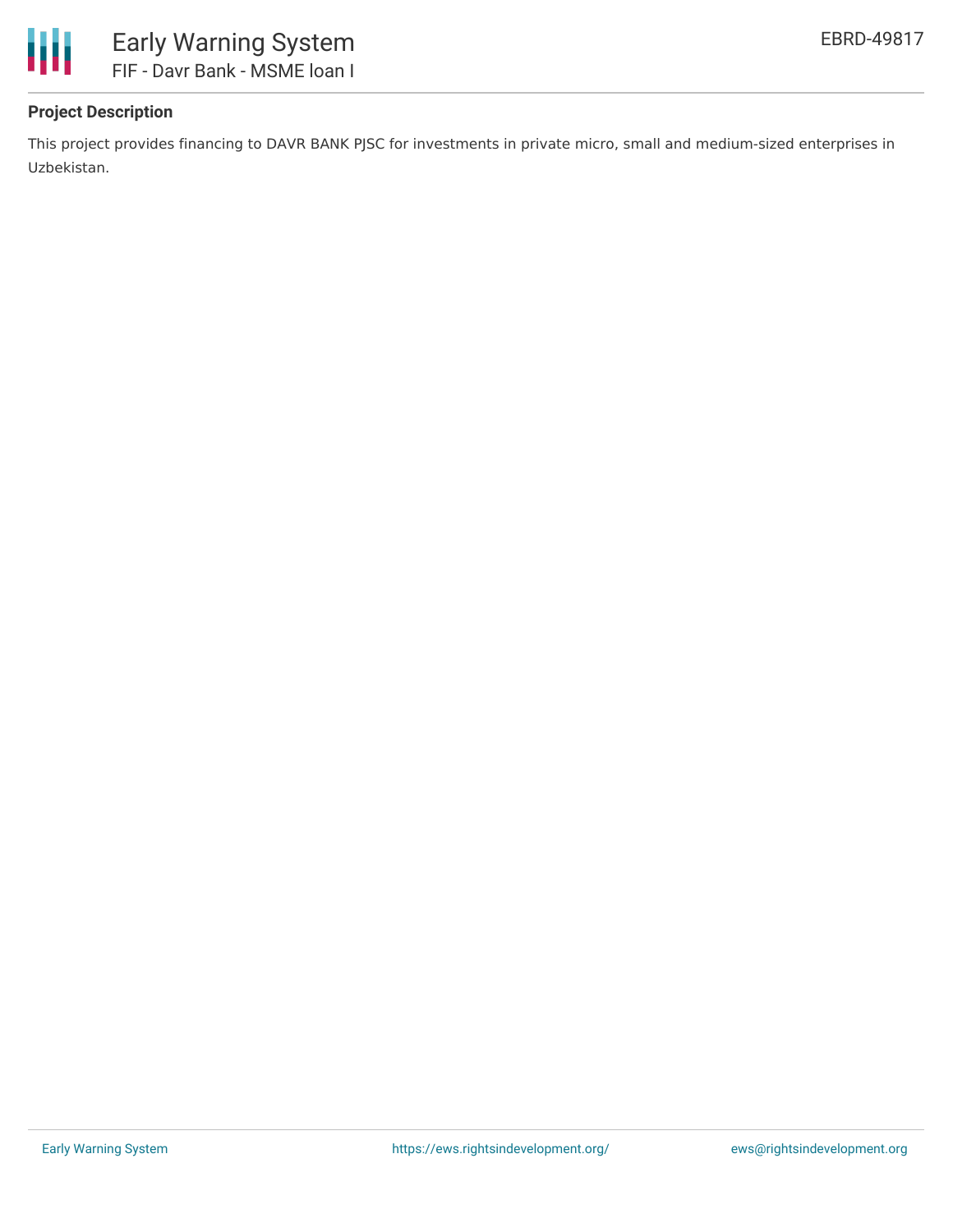### **Investment Description**

European Bank for Reconstruction and Development (EBRD)

# **Financial Intermediary**

Financial Intermediary: A commercial bank or financial institution that receives funds from a development bank. A financial intermediary then lends these funds to their clients (private actors) in the form of loans, bonds, guarantees and equity shares. Financial intermediaries include insurance, pension and equity funds. The direct financial relationship is between the development bank and the financial intermediary.

Davr [Bank](file:///actor/678/) (Financial Intermediary)